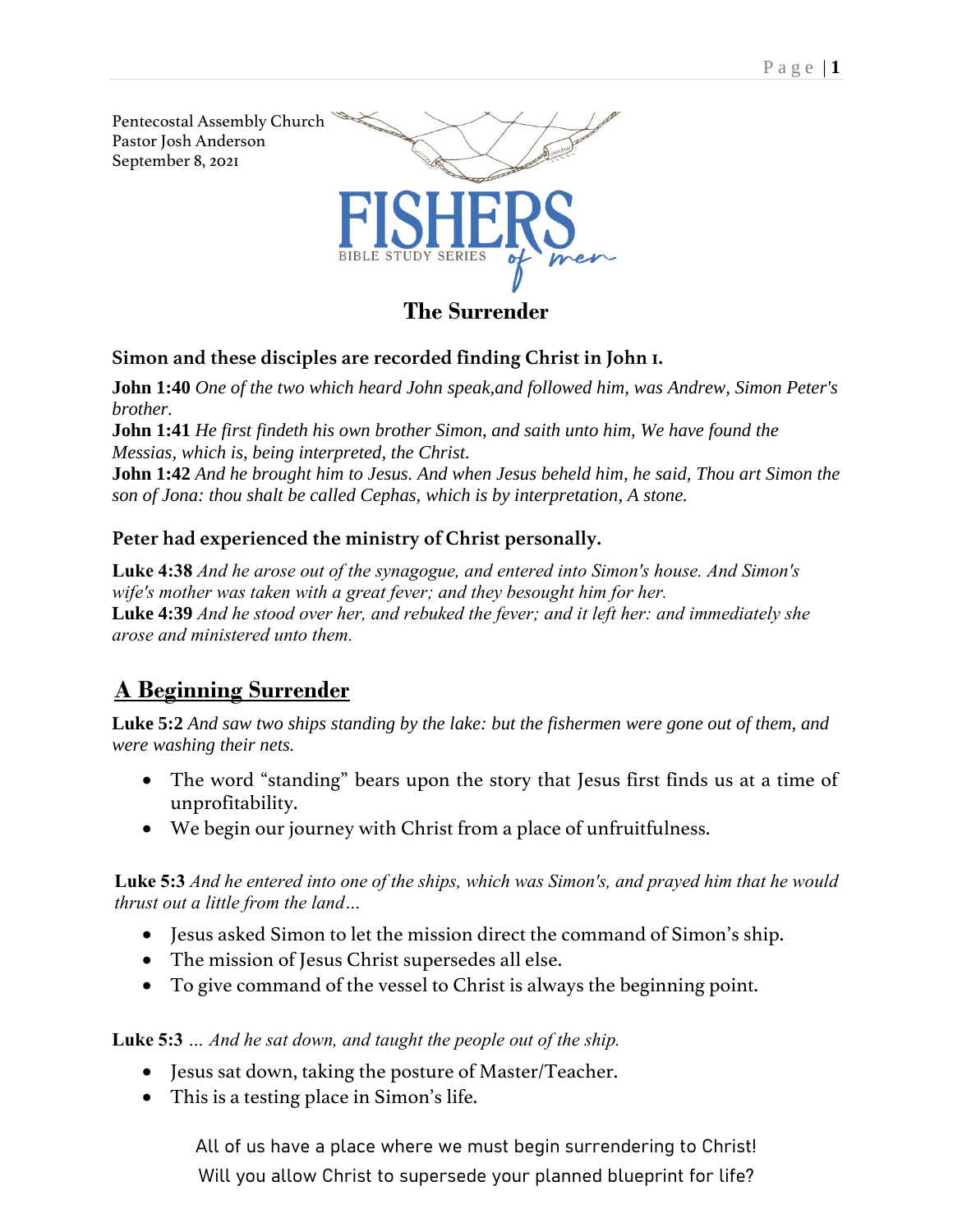### **Jesus then unveils a specific element of calling men to become fishers of men.**

**Luke 5:4** *Now when he had left speaking, he said unto Simon, Launch out into the deep, and let down your nets for a draught.*

- Are you ready to become fruitful?
- Are you ready to surrender further?

Any plan God has for us will draw us further into faith/surrender.

# **A Tale of Two Kings**

### **Saul never could master surrender.**

**1 Samuel 15:13** *And Samuel came to Saul: and Saul said unto him, Blessed be thou of the LORD: I have performed the commandment of the LORD.* **1 Samuel 15:14** *And Samuel said, What meaneth then this bleating of the sheep in mine ears, and the lowing of the oxen which I hear?* **1 Samuel 15:15** *And Saul said, They have brought them from the Amalekites: for the* 

*people spared the best of the sheep and of the oxen, to sacrifice unto the LORD thy God; and the rest we have utterly destroyed.*

## **Through lack of surrender Saul forfeits greatness.**

**1 Samuel 15:28** *And Samuel said unto him, The LORD hath rent the kingdom of Israel from thee this day, and hath given it to a neighbour of thine, that is better than thou.*

**David found surrender all the days of his life (Except the matter of Uriah). 1 Kings 15:5** *Because David did that which was right in the eyes of the LORD, and turned not aside from any thing that he commanded him all the days of his life, save only in the matter of Uriah the Hittite.*

### **Surrender profited David a lamp/progeny in Jerusalem.**

**1 Kings 15:4** *Nevertheless for David's sake did the LORD his God give him a lamp in Jerusalem, to set up his son after him, and to establish Jerusalem:*

### **Peter would be drawn past experience and past an initial surrender.**

• Following Christ always reveals a cross to carry.

**Luke 9:23** *And he said to them all, If any man will come after me, let him deny himself, and take up his cross daily, and follow me.*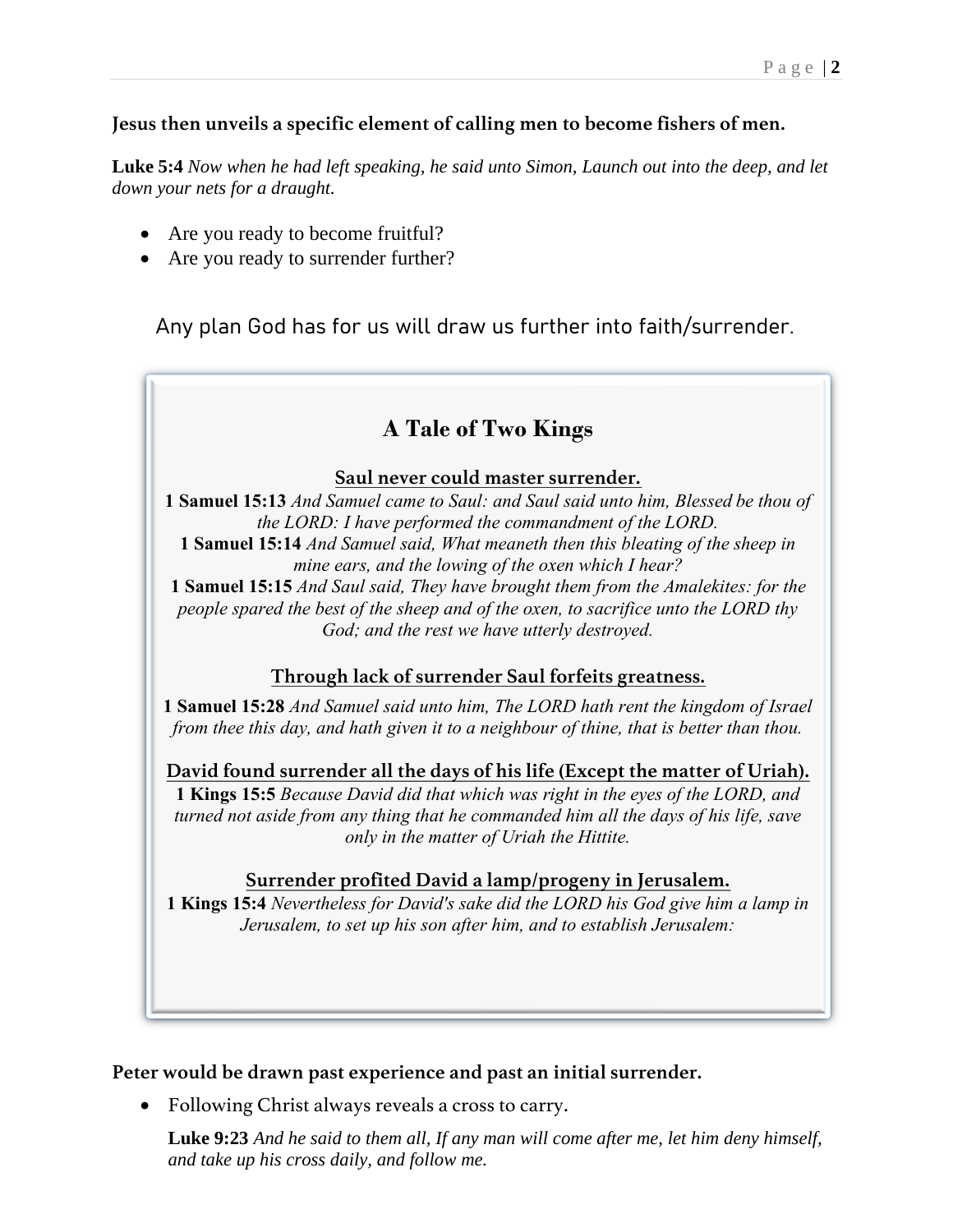# **The Mastery of Further Surrender**

**Luke 5:5** *And Simon answering said unto him, Master, we have toiled all the night, and have taken nothing: nevertheless at thy word I will let down the net.*

**Surrendering to God majors in giving up control of the command of the vessel to God.**

- **The standout characteristic of fishing is who has the command of the vessel/ship.**
	- o Time of Day, Weather Conditions, Location, Method.
	- o Recollection of our last draught.
	- o Where we were, the weather, the lake, which shore of the lake, among the weeds, just off a particular shelf in the water, a particular depth. Each lake has a memory, a particular fishing rod, a particular boat, a particular time (sun was setting), the weather was such.

All these things so carefully planned and thought out come to a crucial crux in the road. They must be surrendered to the command and guidance of the Master.

Peter learned the mastery of further surrender… **At Thy Word.** This would be Peter's continued calling.

## **Matthew 14:26-29**

*26 And when the disciples saw him walking on the sea, they were troubled, saying, It is a spirit; and they cried out for fear.*

*27 But straightway Jesus spake unto them, saying, Be of good cheer; it is I; be not afraid. 28 And Peter answered him and said, Lord, if it be thou, bid me come unto thee on the water.*

*29 And he said, Come. And when Peter was come down out of the ship, he walked on the water, to go to Jesus.*

"Bid Me Come" – **At Thy Word** I can be obedient and find strength to overcome.

## **The Great Commission would be the standing command for Peter and the Disciples.**

**Matthew 28:18** *And Jesus came and spake unto them, saying, All power is given unto me in heaven and in earth.*

**Matthew 28:19** *Go ye therefore, and teach all nations, baptizing them in the name of the Father, and of the Son, and of the Holy Ghost:*

## **This surrender would be tested by trial of faith.**

**Acts 4:19** *But Peter and John answered and said unto them, Whether it be right in the sight of God to hearken unto you more than unto God, judge ye.* **Acts 4:20** *For we cannot but speak the things which we have seen and heard.*